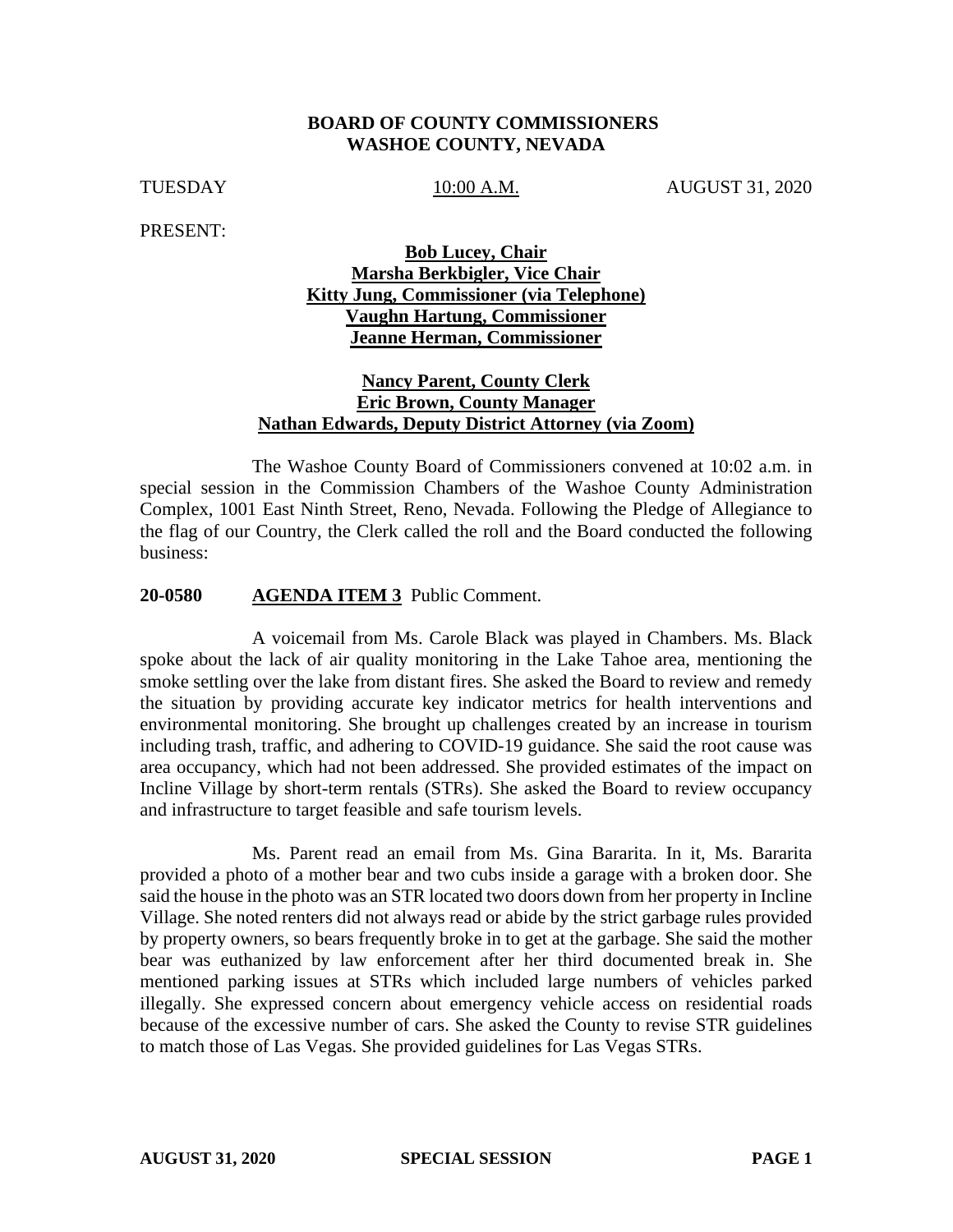#### **20-0581 AGENDA ITEM 4** Announcements/Reports.

County Manager Eric Brown mentioned the County planned to open Chambers during meetings for a limited number of public attendees in accordance with State and Centers for Disease Control and Prevention guidelines. He hoped Chambers would be opened for the September 8 Board of County Commissioners meeting.

Mr. Brown reported that the County, along with seven other counties in Nevada, would launch the small business assistance program on September 8. The program would provide assistance to businesses impacted financially by the COVID-19 (C19) pandemic. The County partnered with the National Association of Counties and adopted their business assistance program. He said there would be a press release announcing the program, and additional information was available at www.naco.org.

Mr. Brown mentioned the Our Place facility had fully opened during the previous few weeks, but the facility was already filled to capacity. He said staff would work with Human Services Agency Director Amber Howell and Assistant County Manager Kate Thomas to identify additional shelter space to accommodate overflow. He said some of the capacity issues were driven by C19 social distancing requirements, which had not been anticipated when Our Place was developed. He thought the County would be able to accommodate individuals in need of shelter, but it would require more work than expected. He believed the region would see additional need for shelters as the number of evictions and unemployment increased.

Mr. Brown noted the agenda item addressing short-term rentals (STRs) was not rescheduled for this meeting. Staff would work on improving the proposal by addressing some of the concerns raised by the public. He said the item would be brought before the Board once changes were made to the proposal.

Vice Chair Berkbigler expressed appreciation that the STR regulation would be reviewed. She received letters from Incline Village (IV) and Crystal Bay citizens regarding the many issues associated with STRs. She referred to the photo provided by Ms. Bararita during public comment of bears in a garage, stating bears were a constant concern in IV. Visitors did not always understand they were in bear country, so they left food out and doors open, which attracted bears. She stated bears were a frightening issue for fulltime residents.

Vice Chair Berkbigler expressed concern about trucks driving on Country Club Drive in IV because it was a steep, relatively narrow curvy road, and there was no place for trucks to pull off if their brakes malfunctioned. Truck drivers used Country Club Drive because it provided faster access into the town, but residents who lived along that street were concerned about possible danger. She asked whether there was a way to prevent trucks from using that road while still allowing access to fire trucks and ambulances.

Vice Chair Berkbigler mentioned the issue of trailers and campers being parked long-term on streets in IV. Visitors launched their boats into the lake and then found

**PAGE 2 SPECIAL SESSION AUGUST 31, 2020**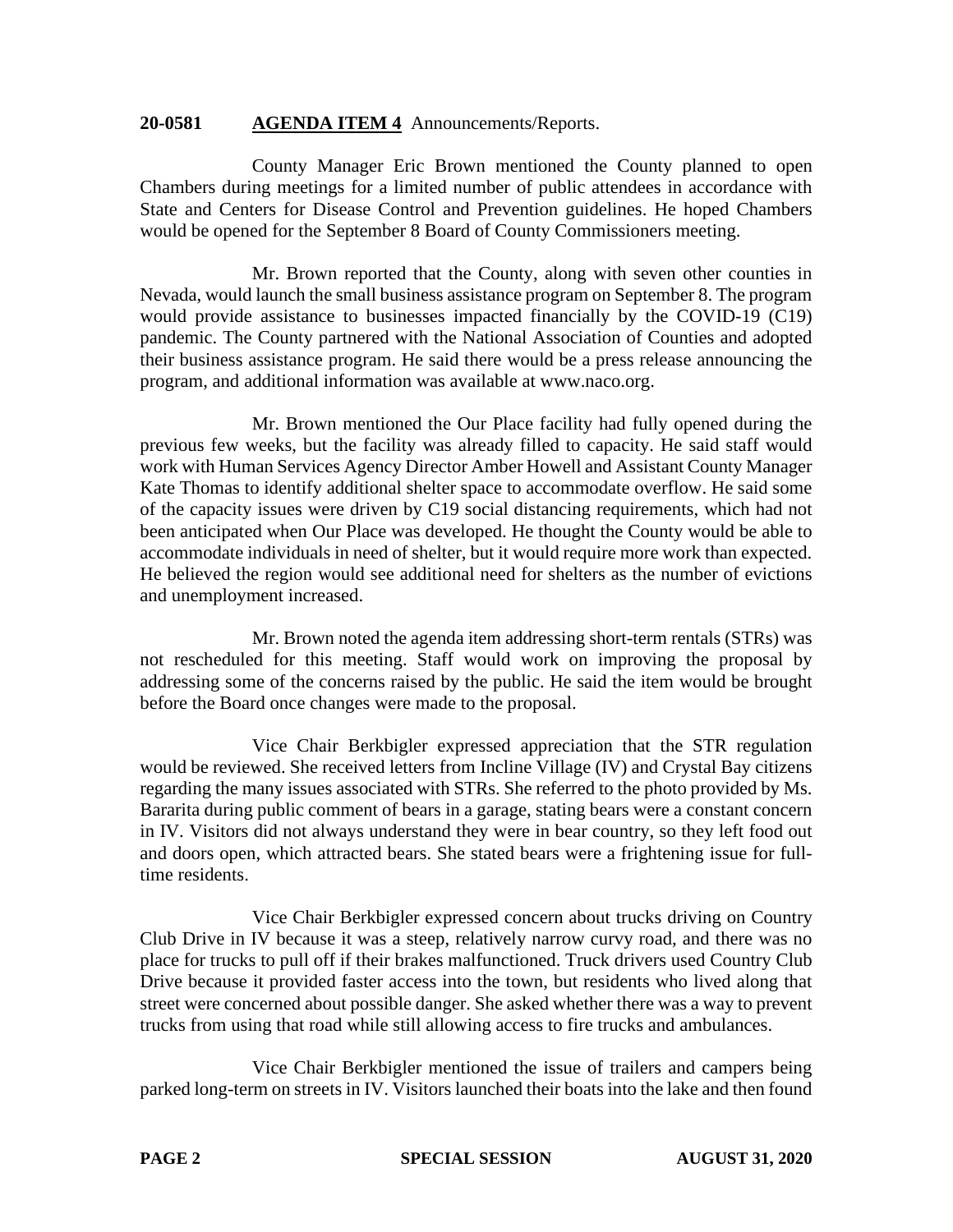street parking for their trailers when trailer parking lots were full. Other visitors used street parking for campers in which they spent the night after a day at the lake. She was unsure whether County regulations prohibited this type of street parking, but she thought it should not be allowed. She said Sheriff Darin Balaam hoped the issue would be partially resolved when two new deputies came on board and began ticketing and towing vehicles if necessary. Vice Chair Berkbigler thought the issue needed to be prioritized. She thanked Sheriff Balaam for responding to her inquiry about the incident involving journalist Don Dike-Anukam. Sheriff Balaam said the assailants could not be compelled to return to Nevada to face charges because the assault was a misdemeanor. A warrant was issued for the assailants and they would be prosecuted if they returned to Nevada and were arrested. Vice Chair Berkbigler corrected her previous statement in which she indicated Mr. Dike-Anukam was struck on the head by the mayor's gavel, stating the victim was kicked several times during the assult. She expressed concern about the inability to compel out-of-state assailants to return to Nevada for prosecution when they injure a Nevada resident.

Vice Chair Berkbigler reminded staff and the Board of a prior discussion about whether the County should limit food delivery fees to a maximum of 15 percent. She knew Clark County had a 15 percent limit and restaurants were not allowed to take a higher percentage of the delivery service fee. She noted local delivery fees were as high as 30 percent in some cases. Many seniors who lived on fixed incomes were unable to go out because of C19 and they had to pay unreasonably high fees for food delivery. She thought the Board should discuss the issue.

Commissioner Herman said she looked forward to seeing the public in Chambers at future Board meetings.

Commissioner Hartung requested an explanation of the C19 task force. He knew of constituents who wanted to serve on the task force so he wanted clarification of who could participate. He mentioned a constituent who contacted him and other Commissioners about reopening youth sports, which he believed could be done effectively. Commissioner Hartung thought it would be good for children to go outside and return to practicing sports if it was allowed and manageable.

Commissioner Hartung said the County could not have one set of STR regulations for all areas of the County. Some of the issues experienced in IV as a result of STRs were not applicable to other parts of the county. He noted the Cities of Reno and Sparks had their own STR Codes so the Board only dealt with the unincorporated areas of the County. He said the Board needed to study the different areas of the county when determining STR regulations, which was not an abnormal practice as evidenced by the Regional Plan and the various area plans. He thought it would be best to review the STR Code with other areas of the county in mind.

Commissioner Hartung asked staff to continue working with the Regional Transportation Commission and the Nevada Department of Transportation (NDOT) to install traffic signals on Sunset Springs Lane and Egyptian Drive in the City of Sparks. He mentioned school buses had to cross five lanes of traffic to cross Pyramid Highway, and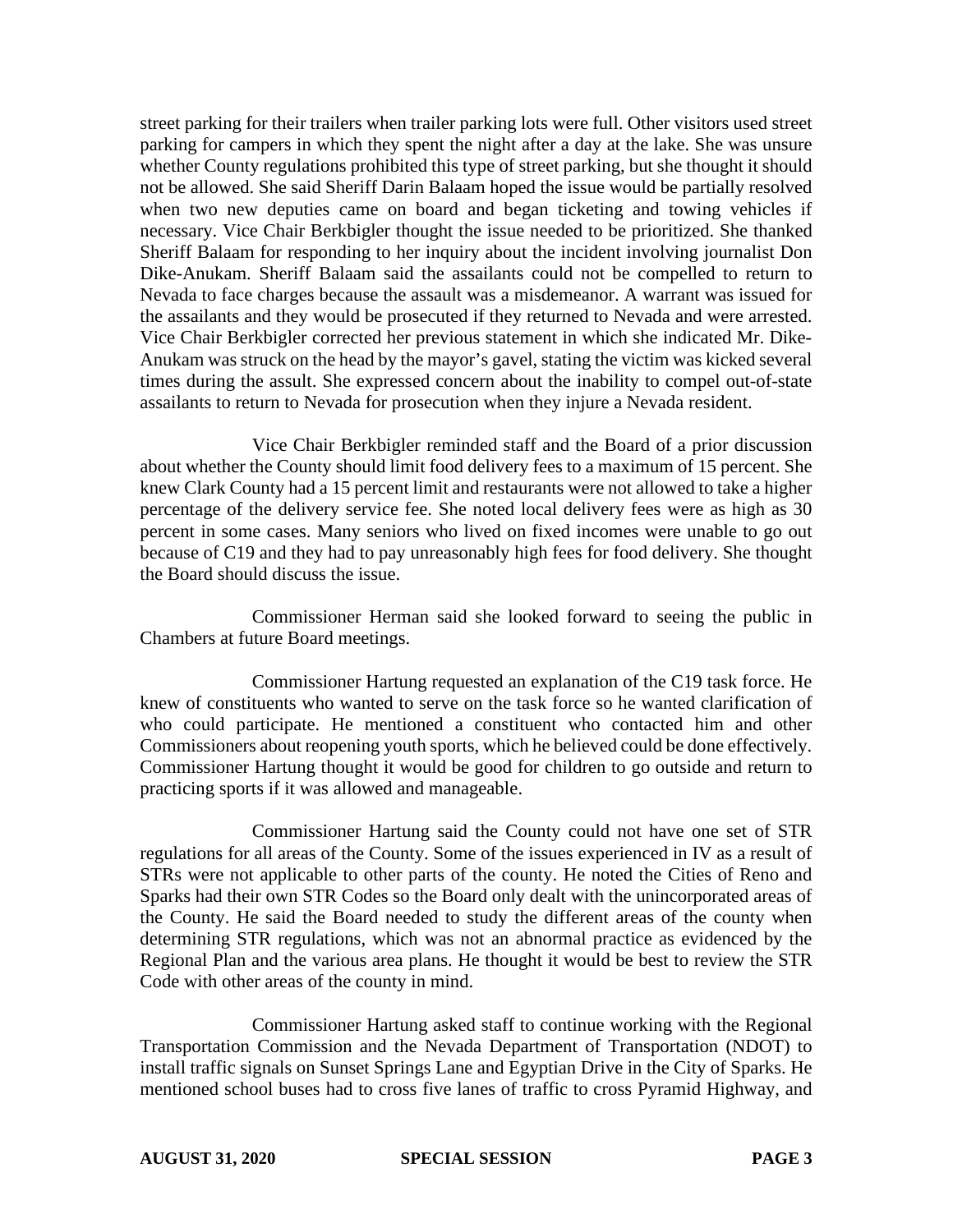drivers on Pyramid Highway accelerated as they approached the intersection. He hoped the County could be proactive and not reactive in resolving this issue. He noted it was an NDOT right of way, so the County had to adhere to NDOT traffic signal warrants, but the warrant for that intersection had been met.

Chair Lucey said he served as the Washoe County liaison for the Local Empowerment Advisory Panel (LEAP) working with the Governor's Office to write policy and directives for reopening and defining C19 adjustments throughout the community. He spoke about traveling to Las Vegas the prior week for a LEAP meeting where potential statewide conventions were discussed. He noted the conversations between representatives of Las Vegas strip properties, the Governor's office, the State doctor, the Nevada Gaming Control Board, and the LEAP team were interesting and produced ideas for future steps. He hoped some guidance and direction would be provided soon. He said Commissioner Hartung's sentiments about youth sports were concerning to communities throughout the state. The challenge was that every county and community was different, and the C19 impact on each community was unique. There had been efforts to push governance toward County governments. He noted Washoe County allowed youth sport practices to continue, but scrimmages or games were not permitted.

Chair Lucey mentioned the LEAP team had discussed reopening bars. He said one of the challenges with opening bars was enforcement. He urged people to behave in accordance with the seriousness of this ongoing public health crisis that affected everyone in the community. He noted everyone made choices about whether to leave their home and frequent a bar. He asked everyone to wear masks and practice social distancing if they chose to patronize bars or shops. He stated the directives were not followed by some bars and restaurants. He noted businesses in unincorporated Washoe County had almost 96 percent compliance, but businesses in the Cities of Reno and Sparks had not adhered to the directives as diligently. He said the County was working with staff from the Cities of Reno and Sparks to improve compliance and enforcement because opening businesses would benefit everyone. He urged the LEAP team to give counties control over enforcement and management. He stated the actions of a few had significant impact on those who adhered to the directives and tried to sustain their businesses. He asked everyone to continue working together for the benefit of the community.

Chair Lucey said the County Manager and staff created plans which they submitted to the Governor's C19 task force two weeks prior, but the plans were rejected because of weak enforcement levels. An updated plan would be submitted to the State later in the week. The plan included new metrics and updates about rapid testing and molecular testing as well as contact tracing. He spoke about COVID Trace, a contact tracing mobile app. He stated the current public health crisis was not something to take lightly. Children were back in school and positive cases had emerged within schools. The Washoe County School District was handling those cases diligently, and the Washoe County Health District was helping with contact tracing to ensure schools remained safe. He urged everyone to remain vigilant for the sake of the economy, the community, children, and loved ones.

**PAGE 4 SPECIAL SESSION AUGUST 31, 2020**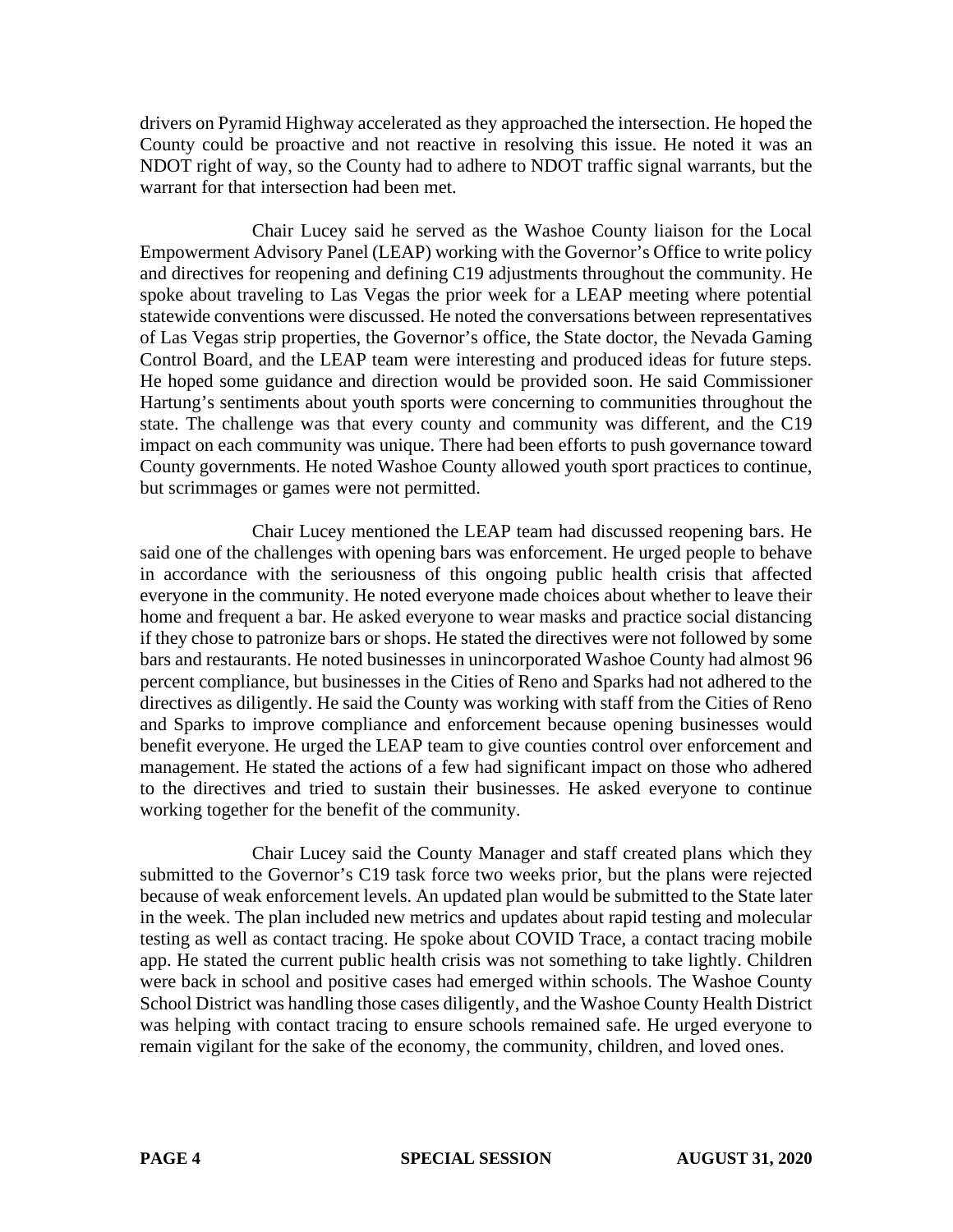Commissioner Jung thanked Chair Lucey, Mr. Brown, and staff for the work they performed behind the scenes. She said the Commissioners would follow the Chair's direction. She expressed confidence in his efforts to obtain data from different communities, get children back in school, reopen the economy, and foster creative convention gatherings to drive the local economy.

### **CONSENT AGENDA ITEMS** – **5A THROUGH 5G6**

- **20-0582 5A** Approval of minutes for the Board of County Commissioners' regular meetings of July 14, 2020 and July 21, 2020. Clerk. (All Commission Districts.
- **20-0583 5B1** Recommendation to approve an Agreement for Professional Consulting Services between Washoe County and NCE, Inc., commencing August 25, 2020 through December 31, 2021, to complete the Environmental Assessment and Permitting for the Pleasant Valley Reach 3 Sanitary Sewer Interceptor Project within the South Truckee Meadows Water Reclamation Facility service territory [\$53,000.00 for a total project contract amount of \$165,260.00]. Community Services. (Commission District 2.)
- **20-0584 5B2** Recommendation to approve a License for Access and Staging of Snow Removal Equipment between Washoe County and Truckee Meadows Water Authority [\$700 annual cost, plus a one-time cost reimbursement to TMWA for electrical improvements, not to exceed \$5,000]. Community Services. (Commission District 2.)
- **20-0585 5B3** Recommendation to approve a Grant of Easement between Washoe County (Grantor) and Sierra Pacific Power Company d/b/a NV Energy (Grantee) for a permanent, non-exclusive easement on a portion of APN 142-011-02, commonly known as the South Valley Regional Park, to construct, operate, add, modify, maintain and remove communication facilities and electric line systems for the distribution and transmission of electricity consisting of poles, cables and other appurtenances (Utility Facilities) and service boxes/meter panels, equipment and fixtures (Additional Utility Facilities) upon, over, under and through Grantor's property associated with the construction of the Community Ice Rink under an approved Development Agreement and Ground Lease with the Greater Reno Community Ice Skating Association [at a value of \$1.00]. Community Services. (Commission District 2.)
- **20-0586 5C** Recommendation to approve the use of bond liquidation proceeds from Western Insurance Company to pay Granite Construction for work to be performed on Geiger Grade Road in the amount not to exceed [\$44,411.07]. Comptroller. (Commission District 2.)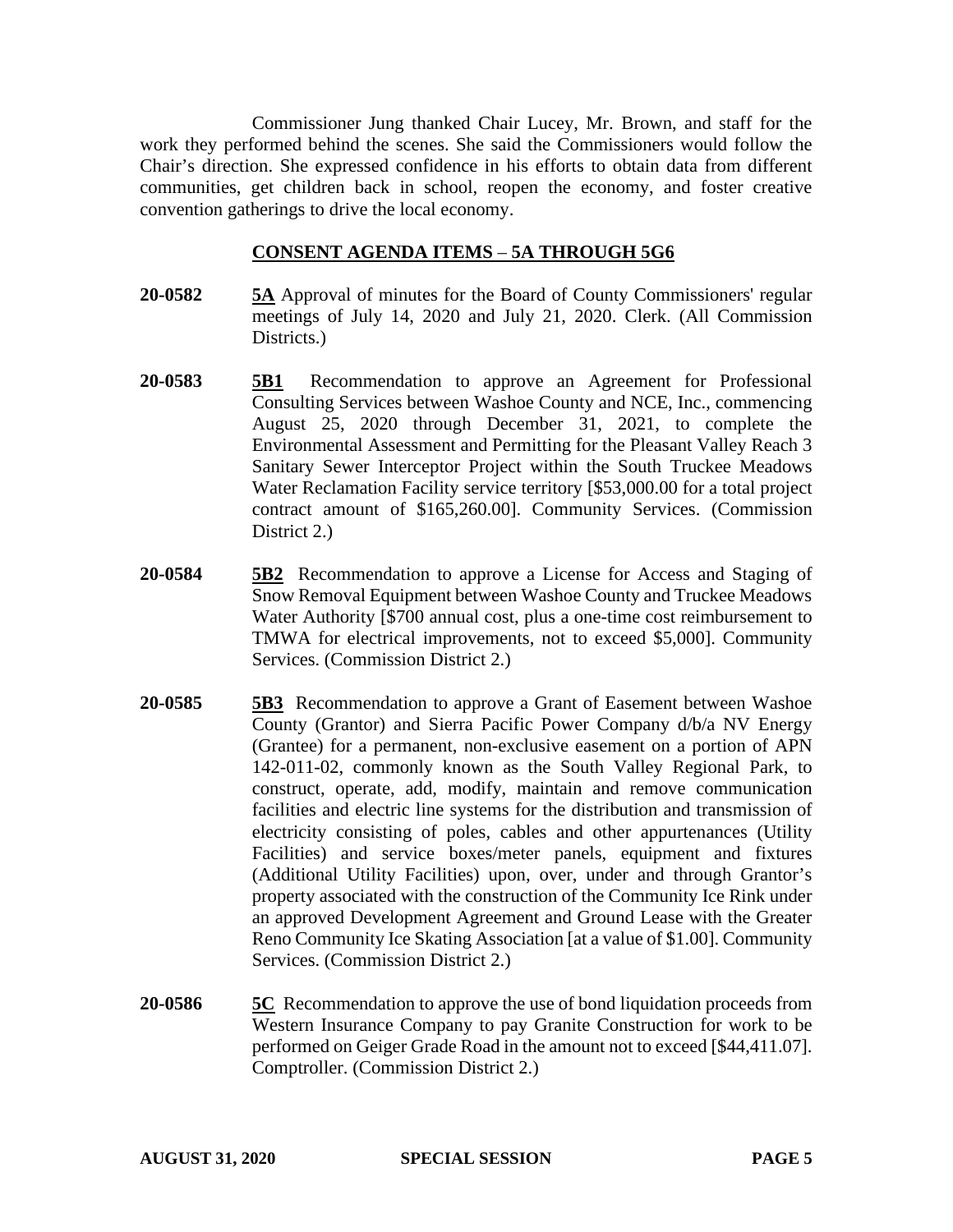- **20-0587 5D1** Recommend that the Board of County Commissioners retroactively acknowledge the Professional Services Agreements for behavioral health services between Prison Reentry Court and Center for Behavioral Health, in an amount not to exceed [\$5,000] (no match required), to support the Specialty Court program, effective August 1, 2020 through June 30, 2021. District Court. (All Commission Districts.)
- **20-0588 5D2** Recommend that the Board of County Commissioners retroactively acknowledge the Professional Services Agreements for behavioral health services for Medication-Assisted Treatment Court and Youth Offender Diversion Court, between the Second Judicial District Court and Northern Nevada HOPES, in an amount not to exceed [\$116,602] (no match required), to support the Specialty Court programs, effective August 1, 2020 through June 30, 2021. District Court. (All Commission Districts.)
- **20-0589 5D3** Recommendation to retroactively acknowledge the Professional Services Agreements for behavioral health services for Adult Drug Court, between the Second Judicial District Court and Ridge House, and Quest Counseling, in an amount not to exceed [\$145,964 per provider] (no match required), to support the Specialty Court programs, effective July 1, 2020 through June 30, 2021, with a provision for a one year extension through June 30, 2022. District Court. (All Commission Districts.)
- **20-0590 5E** Recommendation to approve Certification Page between the County of Washoe (Juvenile Services) and the Nevada Department of Agriculture, Child Nutrition Programs, designating Christine Eckles, Division Director and Frank Cervantes, Director, as the authorized signers for the National School Lunch and School Breakfast Program sponsor application; and if approved, authorize Washoe County Department of Juvenile Services to accept reimbursements from the program for Fiscal Year 2020/21 for youth detained at Wittenberg Hall Detention Facility. Juvenile Services. (All Commission Districts.)
- **20-0591 5F** Recommendation to accept a 2021 Nevada State Emergency Response Commission (SERC), United We Stand (UWS) grant for [\$32,000.00, no County match required]. Grant Term is retroactive to July 1, 2020 through June 30, 2021. If approved, authorize the Chairperson to execute grant documents and authorize the County Manager or his designee, to sign the Sub-Grant Agreement between Washoe County and the Washoe County School District in the amount of \$6,410.00; approve Resolution necessary for same; and direct the Comptroller's Office to make the appropriate budget amendments. Manager's Office. (All Commission Districts.)
- **20-0592 5G1** Recommendation to accept a grant award from the Walter S. Johnson Foundation in the amount of [\$10,000; no county match] to purchase laptops for foster youth in Washoe County's custody to assist with digital learning as a result of the Covid-19 pandemic retroactive from April 1, 2020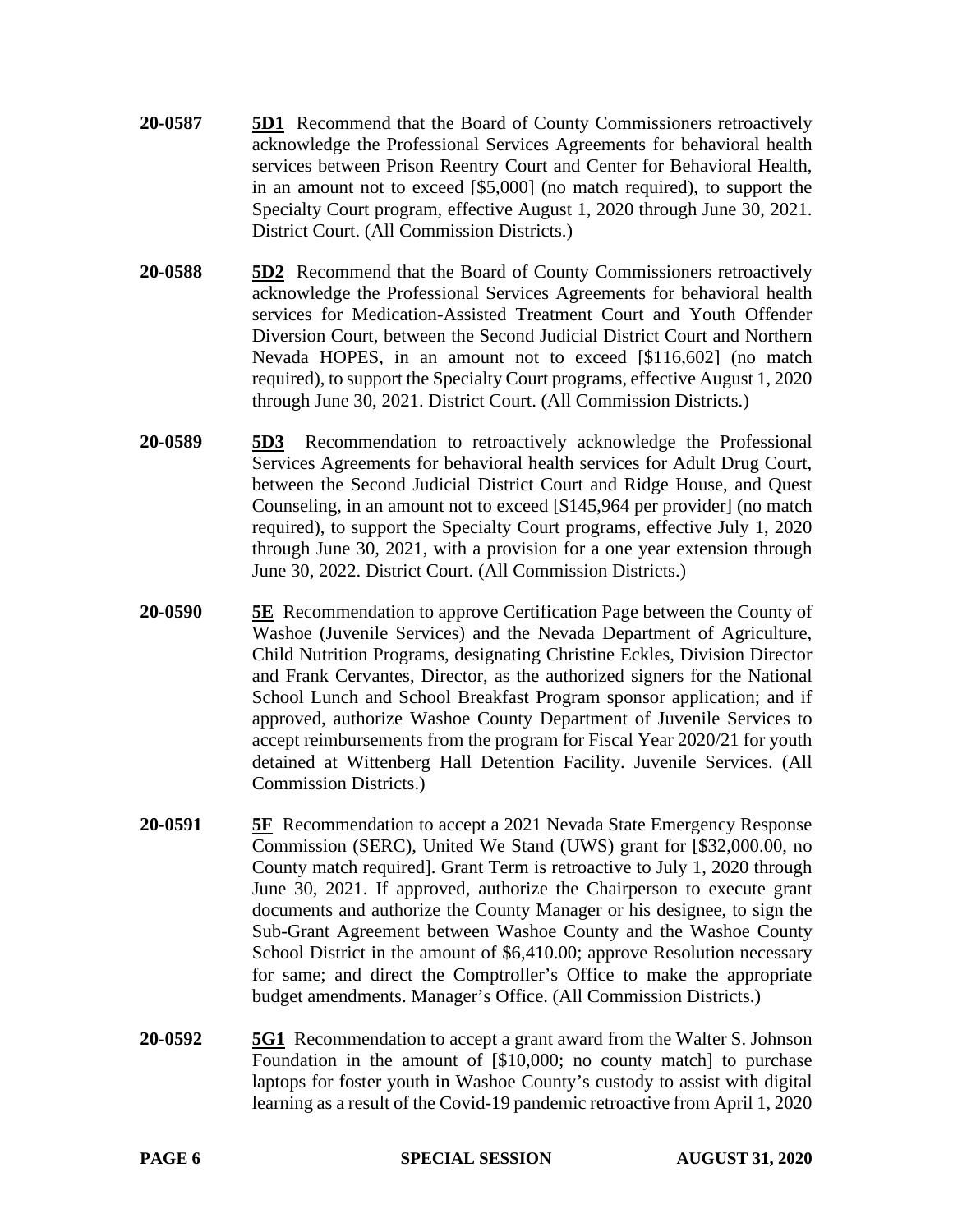through March 31, 2021; and direct the Comptroller's Office to make the necessary budget amendments. Human Services Agency. (All Commission Districts.)

- **20-0593 5G2** Recommendation to accept a Children's Justice Act grant from State of Nevada, Division of Child and Family Services in the amount of [\$53,950; no county match required] retroactive from July 1, 2020 through June 30, 2021; authorize the Director of Human Services Agency to retroactively execute the grant award; and direct the Comptroller's Office to make the necessary budget amendments. Human Services Agency. (All Commission Districts.)
- **20-0594 5G3** Recommendation to approve a Federal Title IV-B Subpart 2 grant award from the State of Nevada, Division of Child and Family Services in the amount of [\$25,856; \$8,619 County match] for Family Support services, retroactive to July 1, 2020 through June 30, 2021; retroactively authorize the Director of Washoe County Human Services Agency to execute the grant agreement; and direct the Comptroller's Office to make the necessary budget amendments. Human Services Agency. (All Commission Districts.)
- **20-0595 5G4** Recommendation to approve a Federal Title IV-B Subpart 2 grant award from the State of Nevada, Division of Child and Family Services in the amount of [\$31,397; \$10,466 County match] for Family Reunification services, retroactive to July 1, 2020 through June 30, 2021; retroactively authorize the Director of Washoe County Human Services Agency to execute the grant agreement; and direct the Comptroller's Office to make the necessary budget amendments. Human Services Agency. (All Commission Districts.)
- **20-0596 5G5** Recommendation to accept a FY21 Coronavirus Aid Relief and Economic Security (CARES) Act, Federal Title IV-B sub-grant award from the State of Nevada Department of Health and Human Services, Division of Child and Family Services (DCFS) in the amount of [\$82,028; no county match] retroactive from July 1, 2020 to June 30, 2021 to provide child welfare services related to increased or alternative needs due to the coronavirus pandemic with a focus on keeping families together; retroactively authorize the Director of Washoe County Human Services Agency to execute the grant agreement; and direct the Comptroller's office to make the necessary budget amendments. Human Services Agency. (All Commission Districts.)
- **20-0597 5G6** Recommendation to approve Amendment #1 to the current Nevada Aging and Disability Services Division Independent Living Grant for Homemaker Services to increase award in the amount of [\$25,000; \$3,750 county match] and to change Subaward Type from Fixed-Fee to Categorical to allow funds to be used per Administration for Community Living and the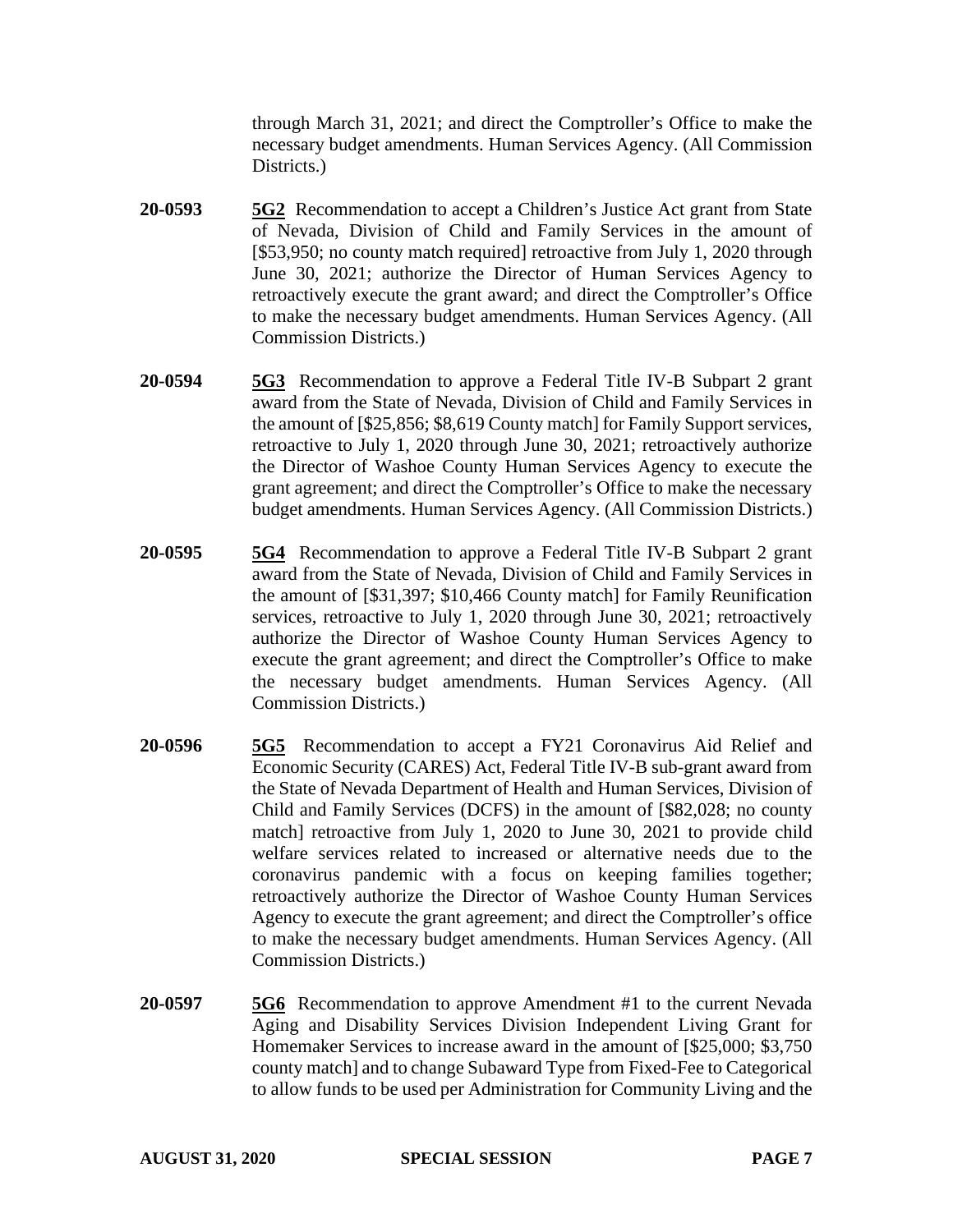State Emergency Declaration for COVID-19 response efforts during March through June 2020, retroactive from July 1, 2019 through June 30, 2020; and authorize Director of Human Services Agency to retroactively execute the grant and related documents. Human Services Agency. (All Commission Districts.)

Vice Chair Berkbigler highlighted Agenda Item 5G1, which was a grant from the Walter S. Johnson Foundation to aid with distance learning for youth in the County's custody. She thanked the foundation for the donation. She thought it was a great time for businesses to contribute to community needs.

There was no public comment on the Consent Agenda Items listed above.

On motion by Vice Chair Berkbigler, seconded by Commissioner Hartung, which motion duly carried on a 5-0 vote, it was ordered that Consent Agenda Items 5A through 5G6 be approved. Any and all Resolutions pertinent to Consent Agenda Items 5A through 5G6 are attached hereto and made a part of the minutes thereof.

# **BLOCK VOTE – 7 through 16**

**20-0598 AGENDA ITEM 7** Recommendation to retroactively adopt Resolution R20-025 to temporarily reduce reclaimed water use rates by fifty-percent for the 2020 irrigation season to encourage improved management practices of reclaimed water irrigation and increased use. Adjusted rates would be effective retroactively to the January 2020 billing cycle. Community Services. (Commission District 2.)

Commissioner Hartung mentioned Agenda Items 7 through 9 were for the South Truckee Meadows Water Reclamation Facility (STMWRF). He said bonding previously approved by the Board would provide funding for upgrading the facility. He noted current and future rate payers would pay for the project. He stated the STMWRF plant would potentially be the first treatment plant in the region to treat water to an A+ standard. He expressed pride in the work performed by staff for the project. He acknowledged the efforts of Director of Engineering and Capital Projects Dwayne Smith and Assistant County Manager Dave Solaro.

There was no response to the call for public comment.

On motion by Vice Chair Berkbigler, seconded by Commissioner Hartung, which motion duly carried on a 5-0 vote, it was ordered that Agenda Item 7 be adopted. The Resolution pertinent to Agenda Item 7 is attached hereto and made a part of the minutes thereof.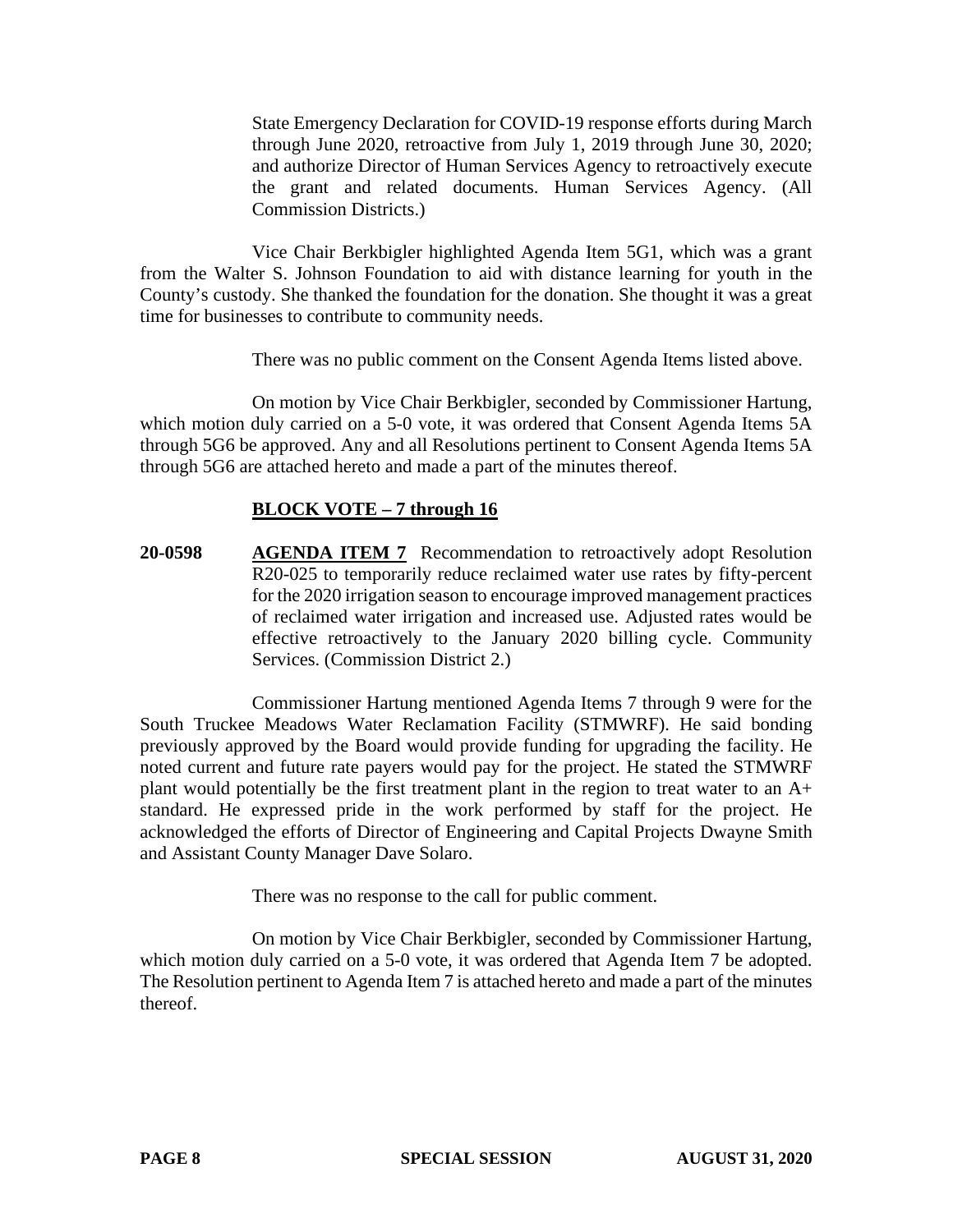**20-0599 AGENDA ITEM 8** Recommendation to authorize the Construction-Manager-At-Risk (CMAR), MWH Constructors and KG Walters Construction (MWH&KGW), a joint venture, and approve the Owner-CMAR construction agreement, to procure and supply Enclosed Screw Pumps and Perforated Plate Escalator Screen under a Guaranteed Maximum Price agreement, GMP 2A, a separate guaranteed maximum price agreement for the South Truckee Meadows Water Reclamation Facility 2020 Expansion Project in the amount of [\$1,236,283]. Community Services. (Commission District 2.)

There was no response to the call for public comment.

On motion by Vice Chair Berkbigler, seconded by Commissioner Hartung, which motion duly carried on a 5-0 vote, it was ordered that Agenda Item 8 be authorized and approved.

**20-0600 AGENDA ITEM 9** Recommendation to approve an Agreement for Professional Consulting Services between Washoe County and Jacobs Engineering Group, commencing August 28, 2020 through December 31, 2024, to provide final design engineering services for the South Truckee Meadows Water Reclamation 2020 Facility Expansion Project within the South Truckee Meadows Water Reclamation Facility service territory [\$12,004, 520]. Community Services. (Commission District 2.)

There was no response to the call for public comment.

On motion by Vice Chair Berkbigler, seconded by Commissioner Hartung, which motion duly carried on a 5-0 vote, it was ordered that Agenda Item 9 be approved.

**20-0601 AGENDA ITEM 10** Recommendation to approve the removal of uncollectible accounts receivable totaling [\$194,450.71] for the accounts past statute of limitations. Comptroller. (All Commission Districts.)

There was no response to the call for public comment.

On motion by Vice Chair Berkbigler, seconded by Commissioner Hartung, which motion duly carried on a 5-0 vote, it was ordered that Agenda Item 10 be approved.

**20-0602 AGENDA ITEM 11** Recommendation to approve budget amendments totaling an increase of [\$1,000,356.00] in both revenue and expense to the FY21 Epidemiology and Laboratory Capacity (ELC) CARES Subaward retroactive to January 20, 2020 through April 22, 2022 and direct the Comptroller's office to make the appropriate budget amendments. Health District. (All Commission Districts.)

There was no response to the call for public comment.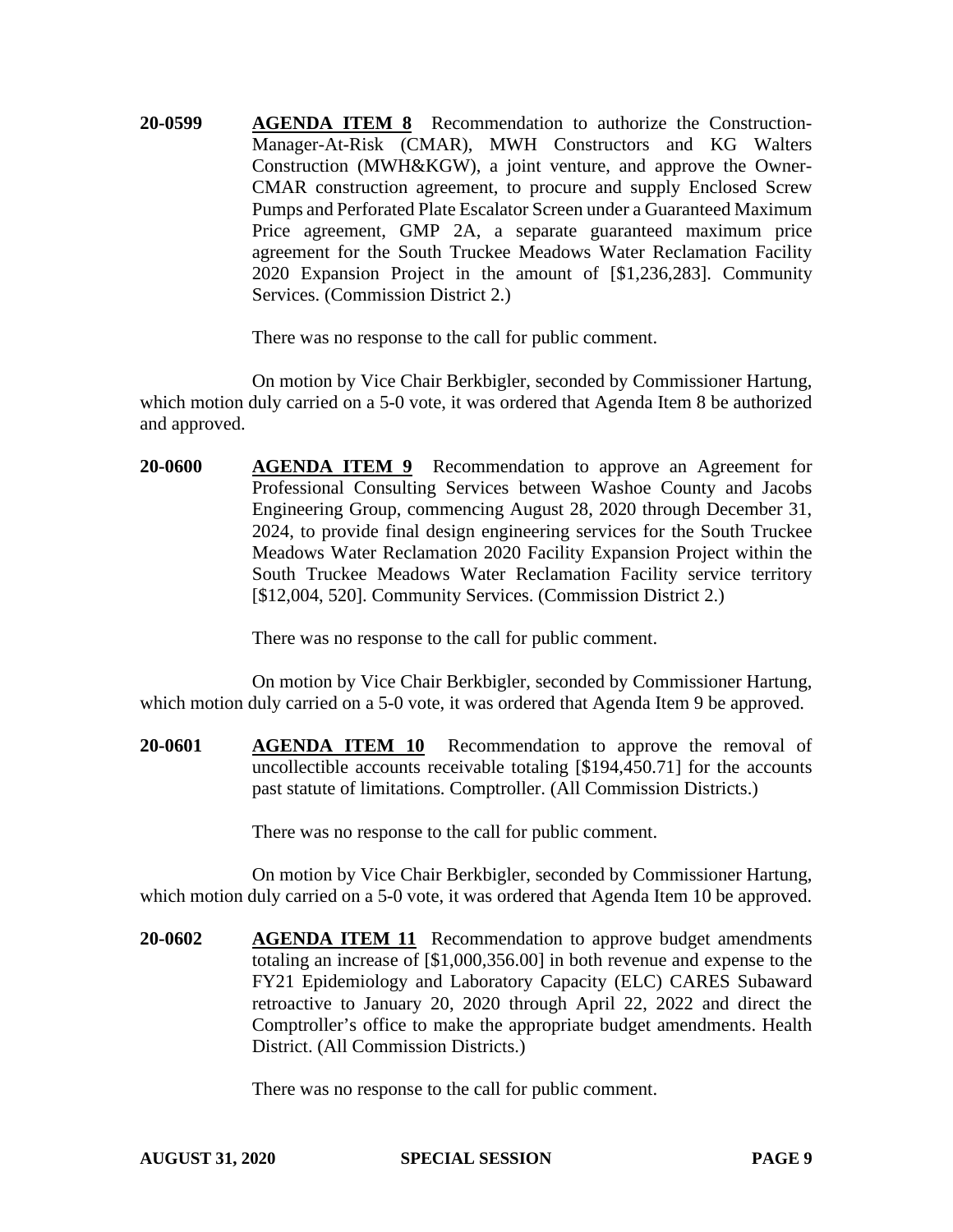On motion by Vice Chair Berkbigler, seconded by Commissioner Hartung, which motion duly carried on a 5-0 vote, it was ordered that Agenda Item 11 be approved and directed.

**20-0603 AGENDA ITEM 12** Recommendation to approve budget amendments totaling an increase of [\$8,113,566.00] in both revenue and expense to the FY21 Epidemiology and Laboratory Capacity (ELC) Enhancing Detection Subaward retroactive to January 20, 2020 through June 30, 2022 and direct the Comptroller's office to make the appropriate budget amendments. Health District. (All Commission Districts.)

There was no response to the call for public comment.

On motion by Vice Chair Berkbigler, seconded by Commissioner Hartung, which motion duly carried on a 5-0 vote, it was ordered that Agenda Item 12 be approved and directed.

**20-0604 AGENDA ITEM 13** Recommendation to approve the License Agreement between Washoe County Health District and ASM Global Reno on behalf of the Reno Sparks Convention & Visitors Authority for the Reno Sparks Livestock Events Center (RSLEC) in the amount of \$326,862.00 retroactive to June 8, 2020 through June 21, 2021 for use of RSLEC parking lot, event labor and security services for COVID-19 testing. Health District. (All Commission Districts.)

There was no response to the call for public comment.

On motion by Vice Chair Berkbigler, seconded by Commissioner Hartung, which motion duly carried on a 5-0 vote, it was ordered that Agenda Item 13 be approved.

**20-0605 AGENDA ITEM 14** Recommendation to approve and execute the 2021 Agreement to Use Account for Affordable Housing Welfare Set-Aside Program by Washoe County between Washoe County and the Nevada Housing Division of the State of Nevada Department of Business and Industry in the amount of [\$181,341; no county match] retroactive to July 1, 2020 to June 30, 2023 to provide emergency housing assistance; direct the Comptroller's office to make the necessary budget amendments. Human Services Agency. (All Commission Districts.)

There was no response to the call for public comment.

On motion by Vice Chair Berkbigler, seconded by Commissioner Hartung, which motion duly carried on a 5-0 vote, it was ordered that Agenda Item 14 be approved, executed, and directed.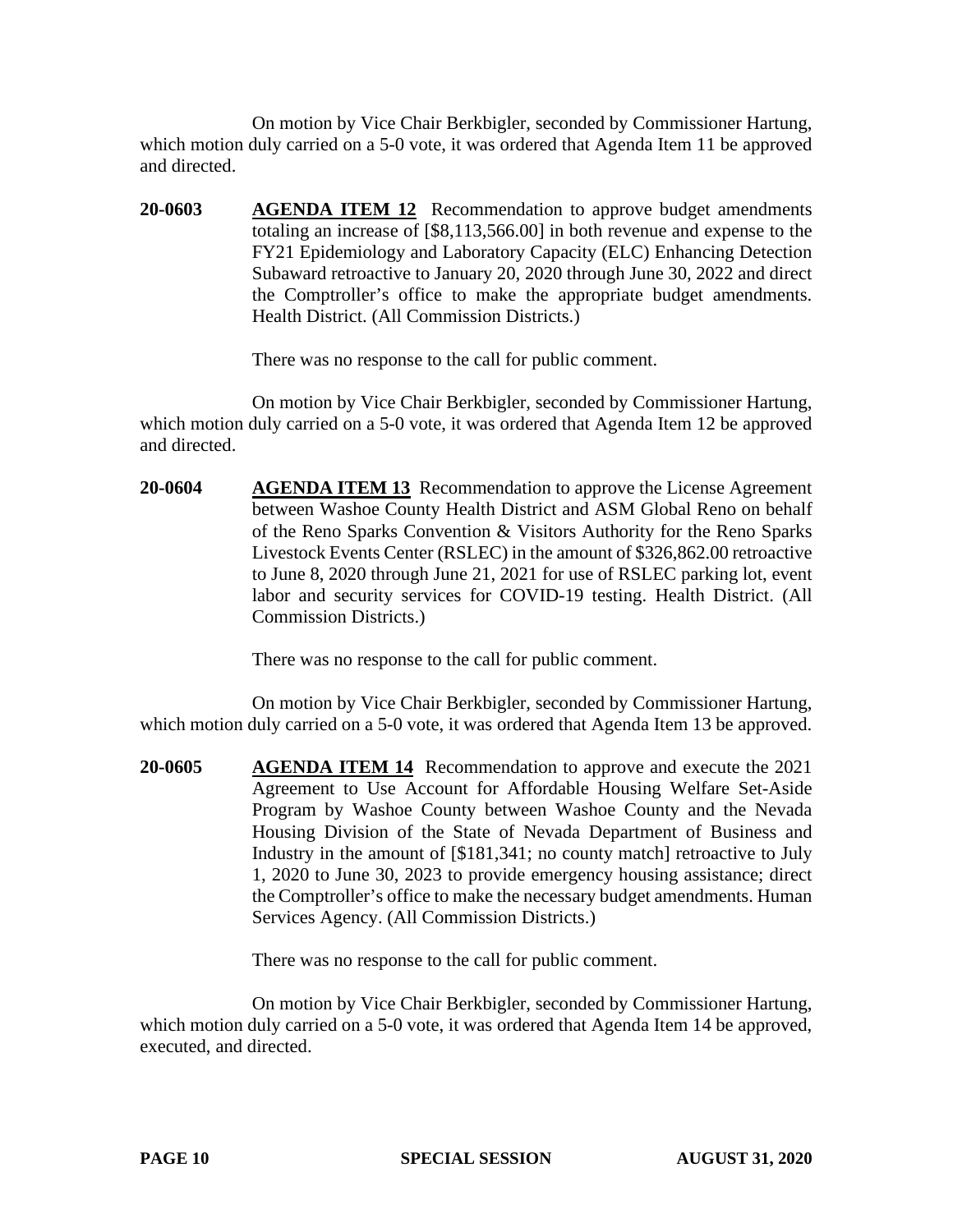**20-0606 AGENDA ITEM 15** Recommendation to update the 911 Emergency Response Five-Year Master Plan to include, but not be limited to, inclusion of a plan for Public Safety Answering Point (PSAP) back-up sites, a Computer Aided Dispatch upgrade, and modifications to NRS from the 2019 Nevada State Legislature, as recommended by the 911 Emergency Response Advisory Committee on July 16, 2020. Technology Services. (All Commission Districts.)

There was no response to the call for public comment.

On motion by Vice Chair Berkbigler, seconded by Commissioner Hartung, which motion duly carried on a 5-0 vote, it was ordered that Agenda Item 15 be updated.

**20-0607 AGENDA ITEM 16** Recommendation and possible action to approve and authorize the Chair to sign a Compromise and Settlement Agreement between Washoe County and Betty and Oscar Dykes the terms of which provide for a payment by Washoe County in the amount of \$325,000 in exchange for conveyance by the Dykes to Washoe County of clear title to the properties at Washoe County APN 534-561-06 and APN 534-561-07 upon which the North Spanish Springs Flood Control Facility is constructed; a complete and full settlement of any and all ownership or other claims by the Dykes concerning the County's use and construction of the North Spanish Springs Flood Control Facility; other terms consistent therewith as described in the Compromise and Settlement Agreement; authorize staff to take all actions necessary to finalize and fulfill the terms of the Agreement; and authorize the Chair to sign and execute all documents necessary to effectuate the final conveyance of title to the two properties by the Dykes to Washoe County and any other terms of the Agreement. District Attorney. (All Commission Districts.)

Commissioner Hartung noted a developer intended to dedicate this parcel to the County, but the developer went bankrupt during the 2008 downturn, so the project was not built. He asked staff about the parcel on multiple occasions because the title listed Mr. and Ms. Dykes as owners but it had been included in the storm water utility. He noted the \$325,000 payment for conveyance of the parcel was paid by the storm water utility from rate payers in Spanish Springs, not from the County's general fund.

There was no response to the call for public comment.

On motion by Vice Chair Berkbigler, seconded by Commissioner Hartung, which motion duly carried on a 5-0 vote, it was ordered that Agenda Item 16 be approved and authorized.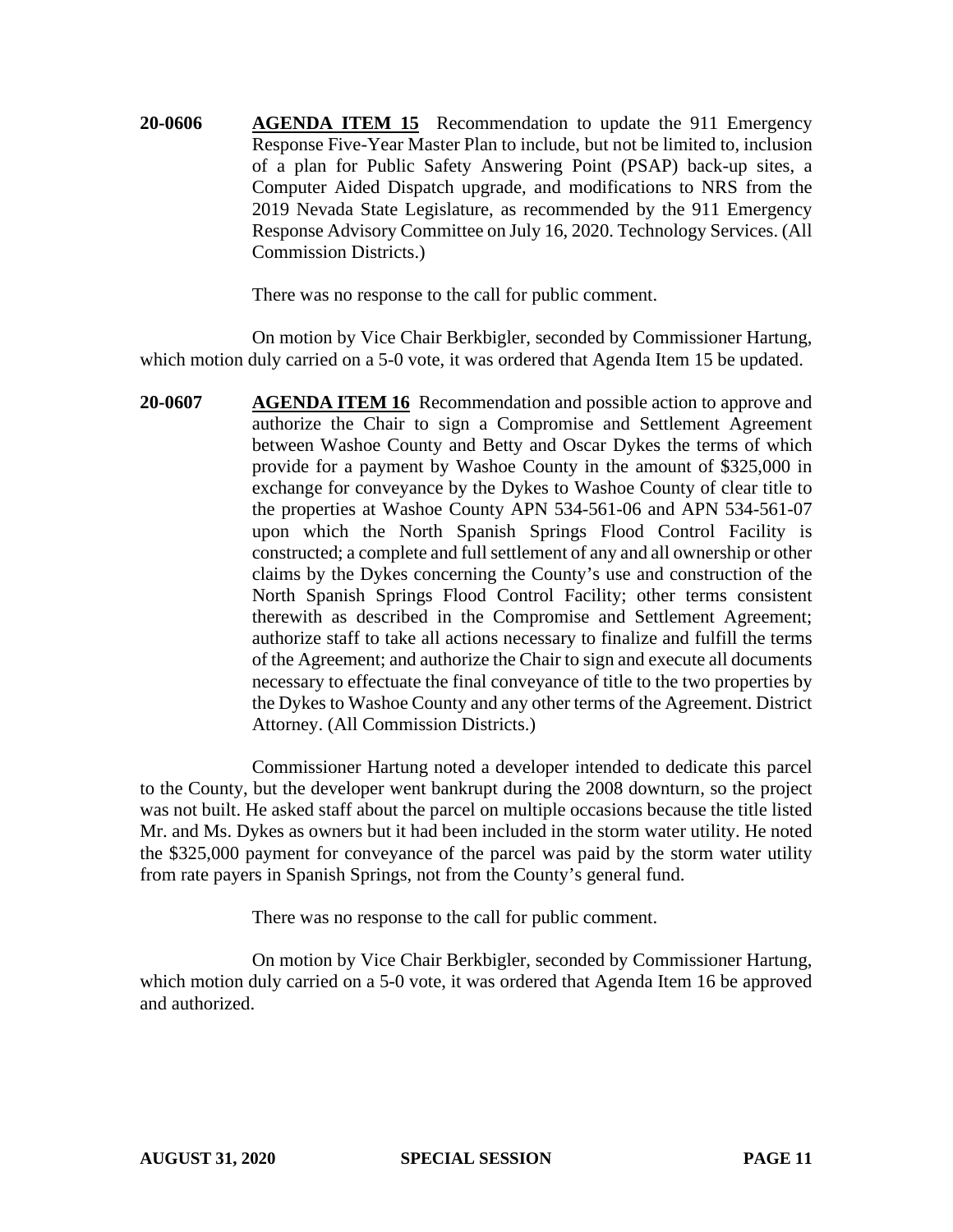**20-0608 AGENDA ITEM 6** Presentation and Update on FY 19-20 Fourth Quarter Status Report for the Washoe County Regional Detention Facility to include security of the jail, conditions of confinement, staffing and medical care of inmates housed at the Washoe County Sheriff's Office; acknowledge receipt of Report. Sheriff. (All Commission Districts.)

Sheriff's Office (SO) Chief Deputy Jeff Clark conducted a PowerPoint presentation via Zoom, a copy of which was placed on file with the Clerk. He reviewed slides with the following titles: Welfare of the Inmates (2 slides); COVID-19 Update (2 slides); Medical 4<sup>th</sup> Qtr.; NaphCare Quarterly Stats; Booking Data (2 slides); Inmate Average Daily Population; and Additional FY 19-20 Jail Data.

Chief Deputy Clark noted the jail status report had been submitted several months earlier, but the presentation was delayed due to COVID-19 (C19), so he would update some statistics as part of the presentation. He said the SO tried to feed inmates for under \$1 per meal. He credited staff for finding the best prices on food, and he noted the presentation and values of meals had increased significantly. He stated the overall population in the jail had decreased during the past fiscal year, but the mental health population had increased. He acknowledged the Commissioners understood mental health was an issue throughout the community. He reported there were no completed suicides during the past year. He said the SO partnered with community stakeholders to increase staff training. He acknowledged the SO's medical provider NaphCare and Dr. Lawrence, who he said had a very difficult job.

Chief Deputy Clark spoke about the Veteran's Barracks, which was a pilot program that housed veteran inmates who were interested in additional resources available through community partnerships. He said the number of inmates in the program declined because of the overall population decline, but the program was ongoing and would be useful for tracking recidivism and helping veterans when they re-entered the community. He said the Tablet Program was another new initiative which would provide access to online visitations and serve to deliver programs to more inmates. He noted the SO had been working diligently on bridging the gap of program access since Sheriff Darin Balaam was elected. The goal was for inmates to understand how much help was available when they were released from custody so they could have a successful transition. He mentioned the Virtual Housing Unit, which was a third new program specifically for individuals aged 18 to 24. The SO had partnered with the University of Nevada to develop this program and it planned to partner with Eddy House.

Chief Deputy Clark said the SO had taken the C19 threat very seriously from the start of the pandemic. He noted a pandemic or outbreak could spread very rapidly throughout the population of a jail, as evidenced each year during influenza season. The SO took aggressive steps both to prevent C19 from entering the jail and to mitigate the C19 threat. He noted the SO policy had been updated since the initial staff report to include a mask requirement for all staff when they interacted with the public and when they were in public places. He reported over 238 inmates had been quarantined, 114 inmates were tested for C19, and there had been no positive cases within the jail. He said six inmates arrived at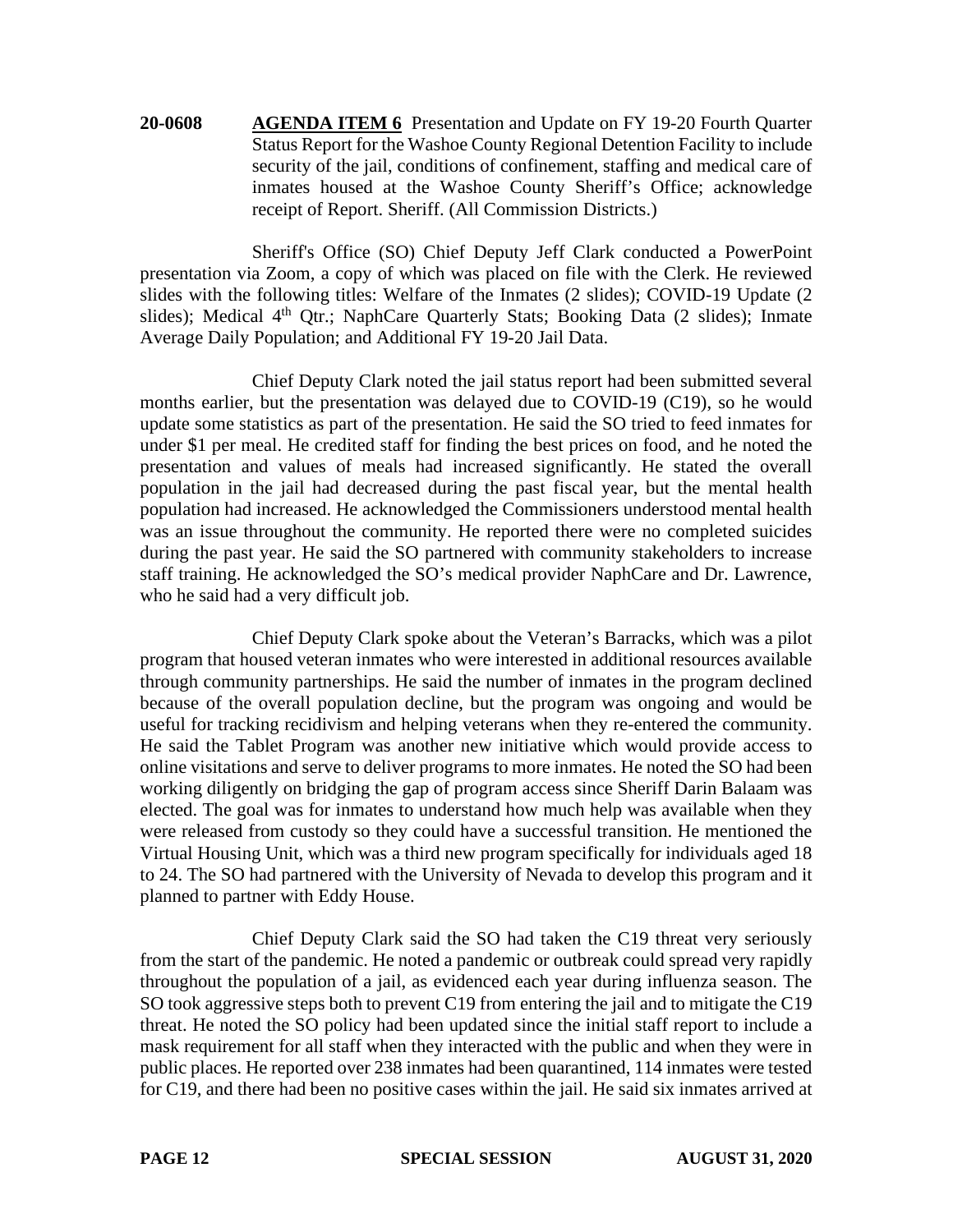the facility with C19, but those individuals were immediately isolated. In reviewing the 4th quarter report from NaphCare, he highlighted the number of chronic care sick calls had increased significantly in June, but the number of chronic care inmates had remained steady; he would monitor the number of chronic care sick calls carefully. He emphasized the number of inmates taking mental health medication was almost 50 percent of the population.

Chief Deputy Clark noted the total number of bookings and releases were down for the 4th quarter, in part due to the efforts of court administrators. He said court administrators used risk assessment, but they had made an effort to keep the number of inmates low to prevent C19 from entering and spreading throughout the jail. He noted the number of inmate visits remained the same, but they were i-web visits and not in-person visits. He mentioned arrests increased over the prior month as businesses reopened, so the average population of the jail had increased to approximately 900 inmates. He said the SO had started tracking more data, and the new website, which would be introduced in several months, would increase transparency by providing more statistical data. He noted diversity data was collected for staff, the inmate population, arrests, citations, and any interactions with the public.

Chair Lucey acknowledged the efforts of the SO and thanked Chief Deputy Clark for the report.

Commissioner Hartung noted the reason for the report was Nevada Revised Statute 211.020. He commended the SO for the inmate meal efficiency, video arraignments, and the Veteran's Barracks program. He approved of the social bubbles created to prevent the spread of C19. He expressed concern about the large number of mental health inmates, asserting the issue had to be dealt with because incarcerating mental health patients would not serve them well. He acknowledged staff had been working on the issue but he thought it needed to be addressed during the next strategic planning session.

Vice Chair Berkbigler applauded the SO's meal efficiency. She said the statistics for suicides and battery incidents impressed her and demonstrated the excellent efforts staff made to protect inmates. She thanked Chief Deputy Clark for the report.

There was no response to the call for public comment.

On motion by Commissioner Hartung, seconded by Commissioner Herman, which motion duly carried on a 5-0 vote, it was ordered that Agenda Item 6 be accepted.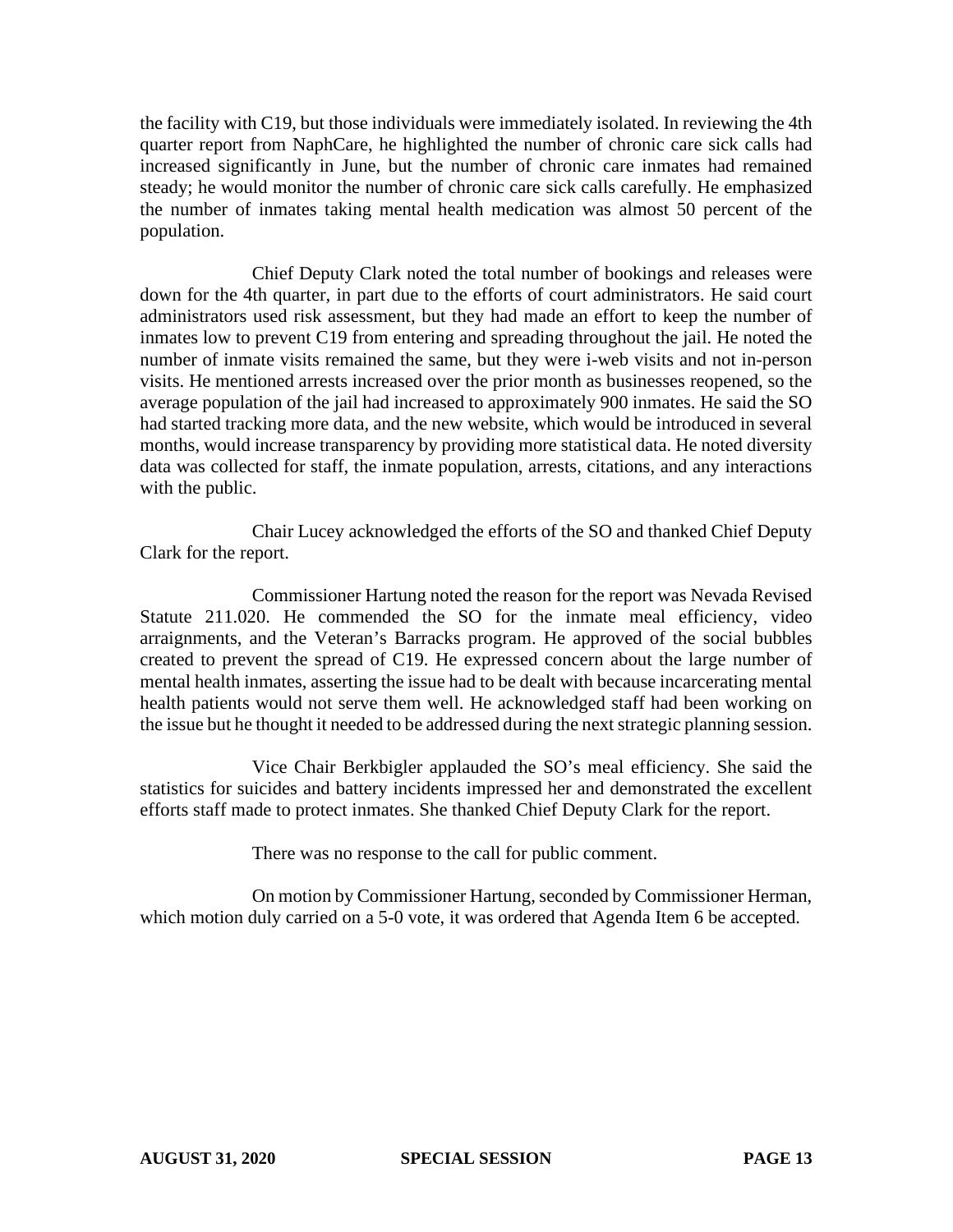**20-0609 AGENDA ITEM 17** Recommend to accept FY21 Victims of Crime Act (VOCA) Traditional sub-grant award from the State of Nevada, Division of Child and Family Services in the amount of [\$1,000,000; \$250,000 County match] retroactive for the period of July 1, 2020 to June 30, 2021; authorize Director of Human Services Agency to retroactively execute the sub-grant and related documents; approve a one-year VOCA Victim's Services Coordinator Professional Services Agreement with Megan Lucey, Esq. retroactive for the period of July 1, 2020 to June 30, 2021 in the amount of [ $$75,000$ ]; and direct the Comptroller's office to make the necessary budget amendments. Human Services Agency. (All Commission Districts).

Chair Lucey announced that, on the advice of the District Attorney's office, he would abstain from voting on Agenda Item 17, per Nevada Revised Statute 281A.420. He disclosed he was married to Megan Lucey, Esq., who provided professional services as an independent contractor for the Human Services Agency. This agenda item involved the renewal of Ms. Lucey's contract and he therefore had a personal financial interest in this item.

## **11:12 a.m. Chair Lucey left the meeting and Vice Chair Berkbigler assumed the gavel.**

County Manager Eric Brown commended Chair Lucey for agendizing this item. He noted the item would not normally need Board approval, but Chair Lucey agendized it to ensure transparency.

Vice Chair Berkbigler said the item was a renewal of a contract that had been in place for some time.

Commissioner Hartung asked whether the item would not normally need Board review because of the size of the contract. Mr. Brown said yes. Commissioner Hartung believed it was the fourth time Ms. Lucey's contract was reviewed. Vice Chair Berkbigler believed that was correct. Commissioner Hartung noted the contract initially went out for bids and Ms. Lucey was chosen because she was a qualified and competent lawyer. Vice Chair Berkbigler noted Ms. Lucey had been remarkably effective. Commissioner Hartung agreed.

Commissioner Jung stated the Victims of Crime Act Victim's Services Coordinator was one of the most difficult legal jobs. She thought Ms. Lucey should take her services across the country because she ensured that victims and the vulnerable had a legal voice so their lives could be improved. Among other things, she ensured children who were eligible for adoption had permanent placement. She thought Ms. Lucey was a role model, and the Commissioner could not think of anyone better suited for the job.

Commissioner Hartung mentioned this item was associated with a large grant and the County needed someone who could manage that grant.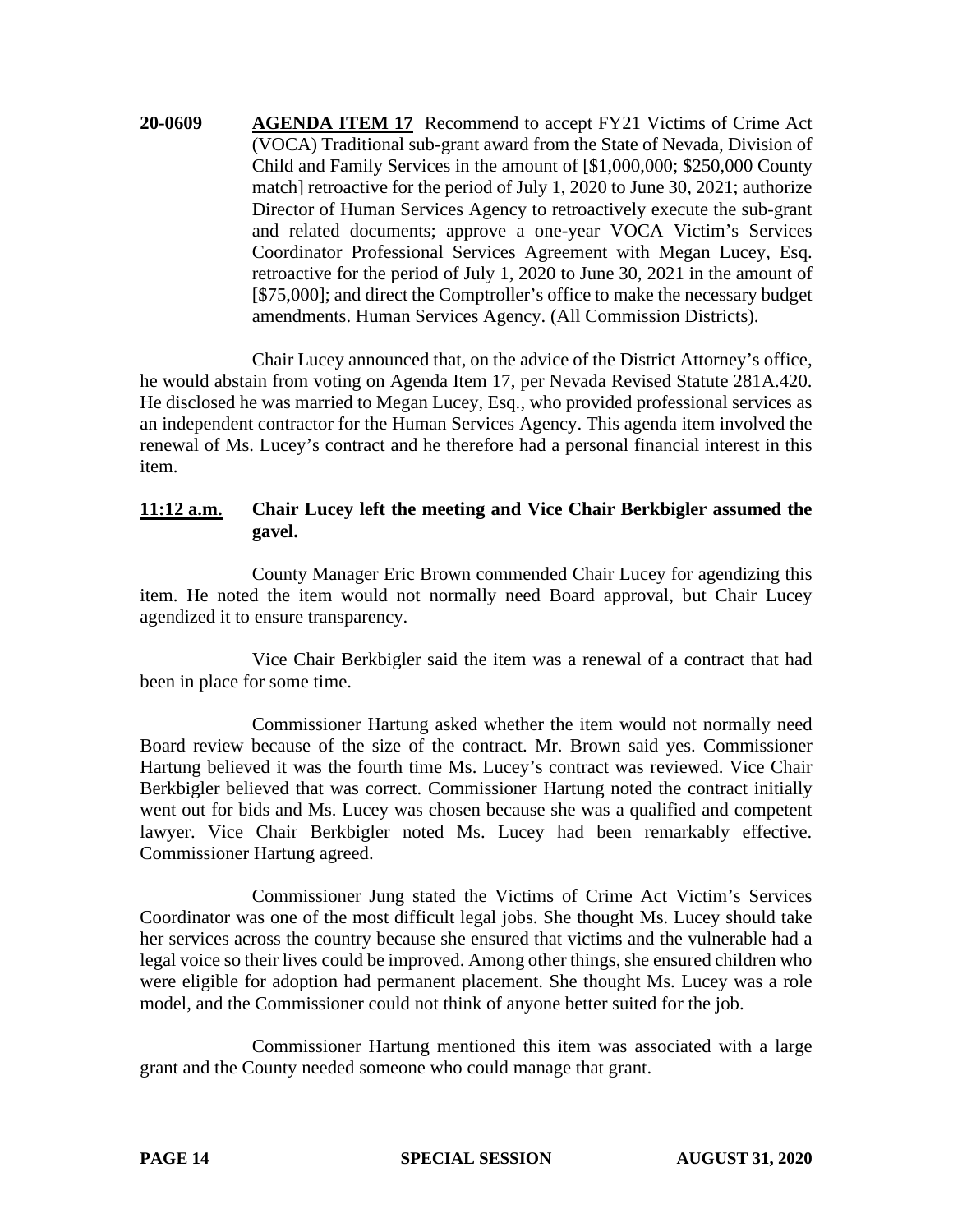There was no response to the call for public comment.

On motion by Commissioner Jung, seconded by Commissioner Hartung, which motion duly carried on a 4-0 vote with Vice Chair Lucey abstaining, it was ordered that Agenda Item 17 be accepted, authorized, approved, and directed.

# **11:16 a.m. Chair Lucey returned to the meeting and Chair Lucey assumed the gavel.**

# **20-0610 AGENDA ITEM 18** Public Comment.

Ms. Parent read an email from Ms. Elie Massabki. In it, Ms. Massabki said she owned a secondary residence in Incline Village that she rented to vacationers. She had self-managed the property for several years and her rental agreement included rules to address all resident and stakeholder concerns. She expressed concern about the proposed rule that would require a local property manager or representative for rental properties. She saw no reason for the requirement and stated the condition would cause her to incur additional costs without a clear benefit to the community. She requested that the words "local" and "onsite" be stricken from the proposed clause.

# **20-0611 AGENDA ITEM 19** Announcements/Reports.

Vice Chair Berkbigler reported the Tahoe Transportation District (TTD) had been looking for ways to finance additional transportation in the Lake Tahoe Basin. A piece of legislation about the issue was under consideration for the next legislative session. She wanted a presentation from the TTD to the Board before then. She thought one of the things under consideration was the possibility of charging a fee for entering the Tahoe Basin. She noted charging a fee would impact constituents who lived near Lake Tahoe as well as visitors.

Vice Chair Berkbigler understood the TTD received national grants as well as a grant from the Nevada Department of Transportation. The grants would allow them to purchase the old schoolhouse in Incline Village (IV) and put a bus transfer station at that location. She said IV residents were not interested in the project. She would ask TTD District Manager Carl Hasty to conduct a presentation for the Board prior to signing any documentation for the project.

In reference to Vice Chair Berkbigler's report, Commissioner Hartung said the TTD essentially planned to put up a tollbooth, which he believed was illegal in Nevada under Nevada Revised Statutes. He knew of no tollbooths in Nevada, so he looked forward to a presentation from the TTD about that concept. He expressed interest in providing Coronavirus Aid, Relief and Economic Security Act (CARES) funds to the local Boys & Girls Clubs of America if funds were available. County Manager Eric Brown responded those discussions were underway.